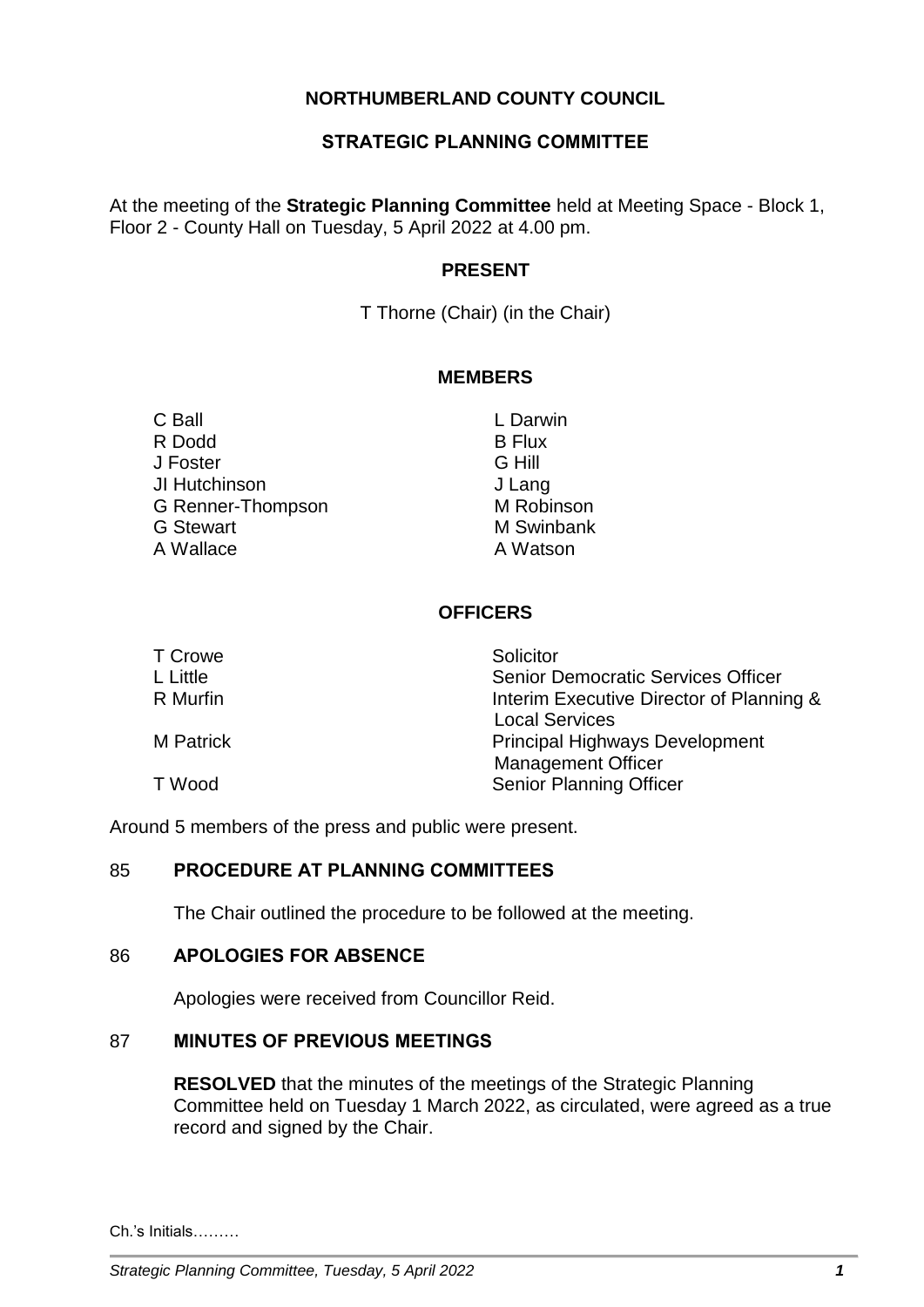# 88 **DETERMINATION OF PLANNING APPLICATIONS**

The report requested the Committee to decide the planning applications attached to the report using the powers delegated to it. Members were reminded of the principles which should govern their consideration of the applications, the procedure for handling representations, the requirement of conditions and the need for justifiable reasons for the granting of permission or refusal of planning applications.

**RESOLVED** that the information be noted.

## 89 **21/04451/VARYCO**

**Variation of Conditions 2 (Approved Plans), 3 (Phasing Details), 4 (Obscure glass/glazing), 5 (Street lighting Details), 7 (Planting Plan), 9 (Levels Details), 11 (Highway Works), 14 (Refuse Storage Facilities), 16 (Surface Water Drainage Infrastructure), 18 (Disposal of Surface Water), 23 (Noise Mitigation) and 25 (Trees) on approved application 21/02638/VARYCO - to allow changes to site layout and mix of house types Land North East Of New Hartley, St Michaels Avenue, New Hartley, Northumberland**

T Wood, Principal Planning Officer introduced the report to the Committee with the aid of a power point presentation. Updates were provided as follows:-

- Under the consultation responses under affordable housing it stated a plan was needed for the Affordable housing scheme. This plan had been submitted and housing had confirmed they had no objection to the scheme.
- Under the consultation responses under education, a sentence should be added that there had been a second response asking for £921,000 for Seaton Sluice Middle and local SEND provision. The report already had taken into account this request, and covered why an Education contribution was not being requested and therefore there was no change required to the report as a consequence of that change.
- Two conditions were to be updated to reflect what has previously been approved

Condition 12 to be deleted and replaced with:-

"12) The development shall be carried out in compliance with the Framework Travel Plan agreed under discon 12 of 21/02457/DISCON, on 10/12/21 at all times until implementation of a Full Travel Plan approved under condition 13.

Reason: In the interests of sustainable travel patterns in accordance with Policy DC11 of the Blyth Valley Development Control Policies DPD. "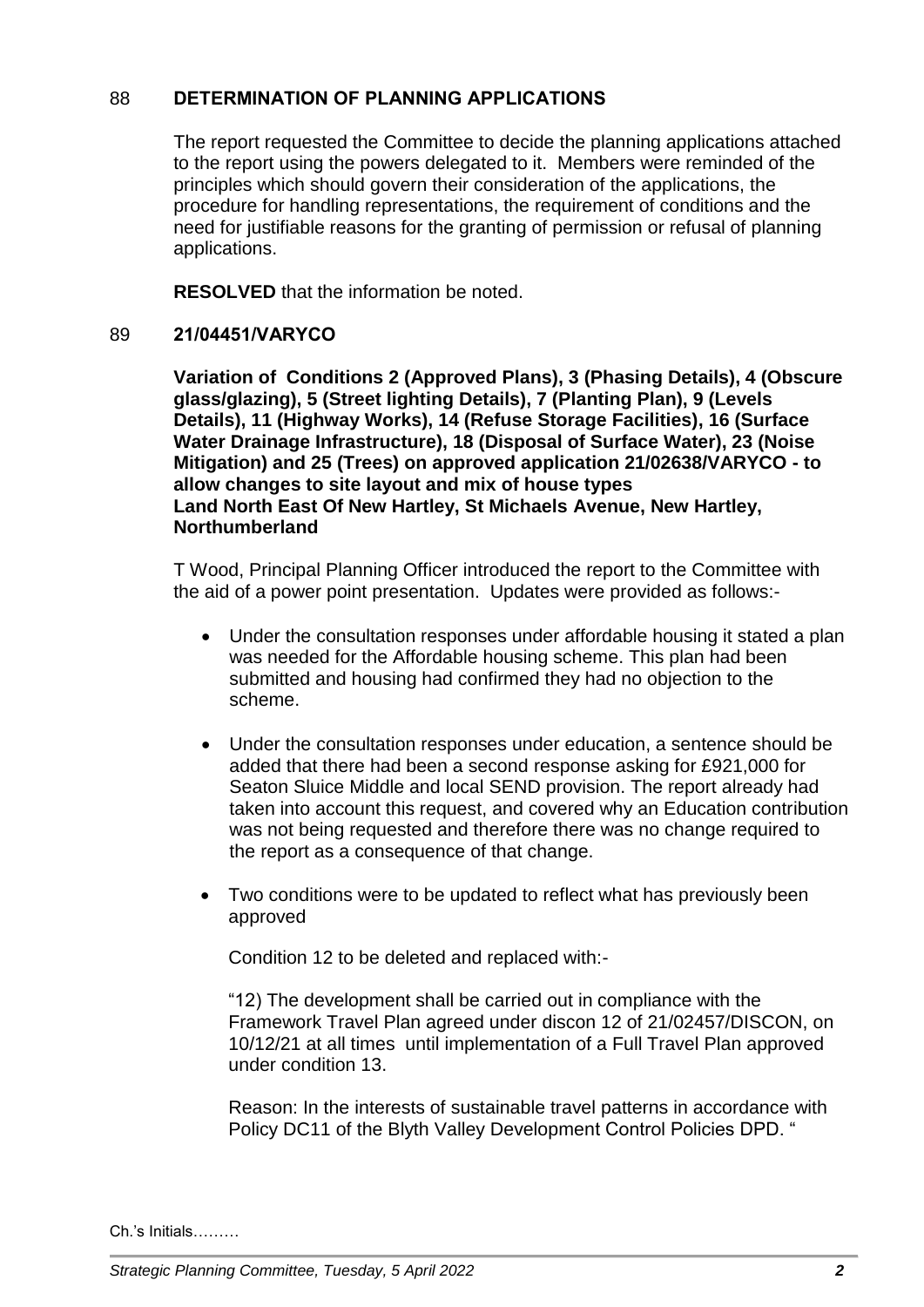Condition 15 to be varied as shown below:-

"15)The Construction Method Statement and other construction work mitigation details approved on the 23 March 2021 under planning application 19/00674/DISCON shall be adhered to throughout the construction period with the exception of construction deliveries which are permitted between the hours of 8am to 6pm Monday to Friday (excluding bank holidays) for a temporary period of 12 months only beginning from the date of *this* planning permission *21/02638/VARYCO* Following the expiry of that 12 month period construction delivery times shall revert to 9.30am to 4.30pm unless planning permission has been granted otherwise by the Local Planning Authority. For the avoidance of doubt no "construction deliveries in respect of the proposed development shall take place outside of these times and no vehicles delivering construction materials/plant to the application site or removing materials/plant related to construction activities from the application site shall access and/or egress the application site through New Hartley village via Double Row, Bristol Street and St. Michael's Avenue to the west of the site.

Reason: In the interests of highway safety and amenity in accordance with Policies DC11 and DC21 of the Blyth Valley Development Control Policies DPD."

• Since the report was published 2 further objections had been received from Mr Barrell, which in summary set out that:

- there was at least a 1m fall between Plot 174 and the Public Right of Way (PROW) which would again result in a footpath link at a gradient steeper than 1:12.

- Highway Development Control had accepted non-compliance of Visitor Parking standards for this phase.

- LFFA had no objection provided that the development was built in accordance with the submitted plans, yet it already contravened what had been approved. Swales next to the PROW designed with a 1:3 slope and unprotected, 1:1.5 slope next to the development .

- The revised Site Execution Strategy also showed differences between the theory and practice.

- The latest Materials and Boundary Treatment drawing omits any fence alteration to the south west boundary of plot 106 and adjacent to Plot 100. Further south, the proposed fence line did not appear to follow what was the current site boundary.

In response to this Highways had no objection to the scheme. There was not a footpath link from plot 174 to the PROW. However footpaths and their gradients did get checked when submitted for technical approval, so if at this stage it was found to be unacceptable and a revision was required then an amendment to the planning permission would also be required, probably via a non-material amendment. In terms of visitor parking this was assessed before the Northumberland Local Plan (NLP) was adopted only a few days ago, so it was assessed against the former Northumberland County Council policies which it accords with.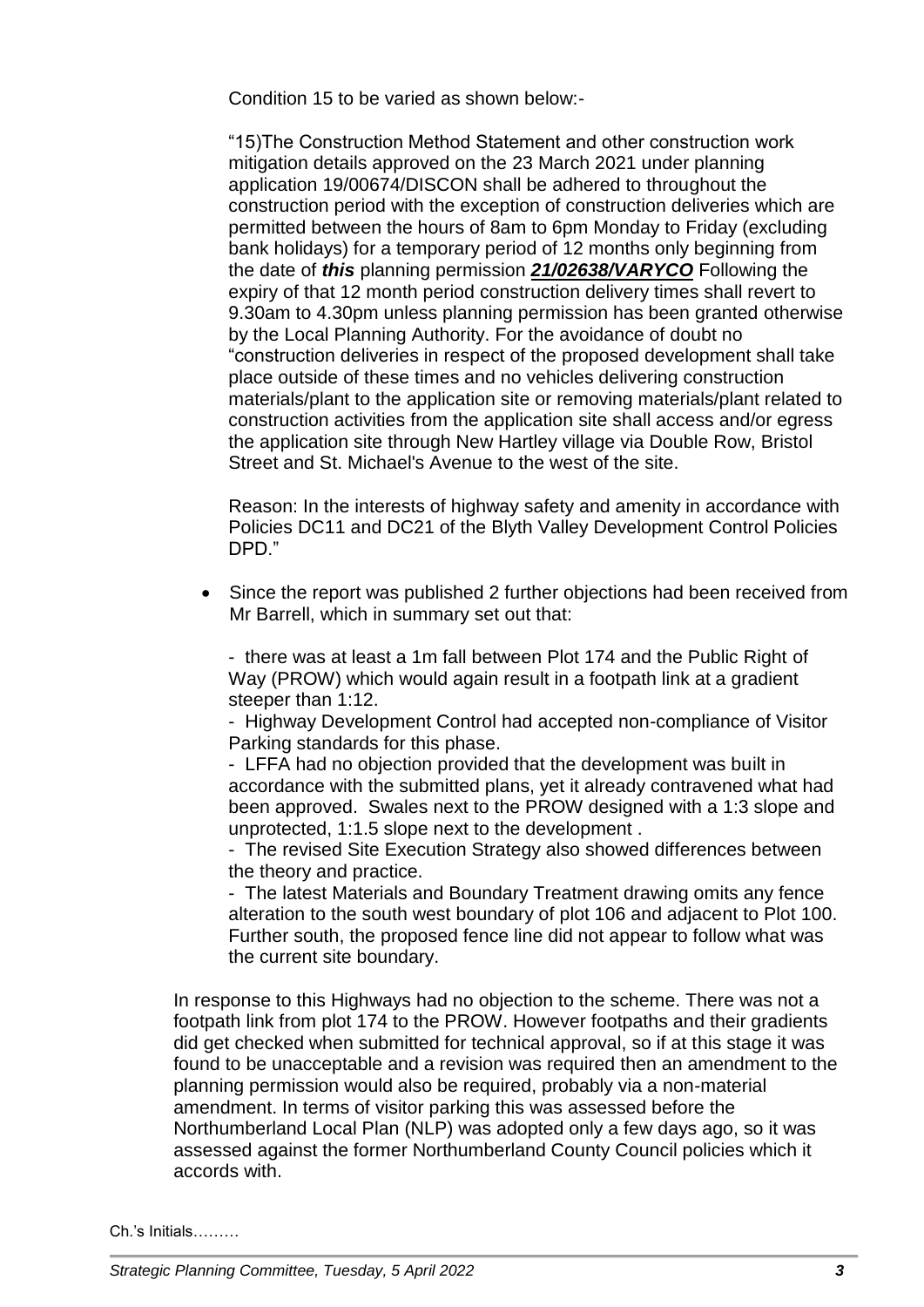In terms of the swales the LLFA had been consulted and had agreed what was shown on the plans and if the development was not carried out in accordance with what was shown on the plans then this would be an enforceable matter. The applicant was aware of this.

In addition an email from the LLFA had been received which stated "the issues of flood risk and drainage are minor. With the VARYCO application, the impermeable area of the development has increased slightly, but the drainage engineer has provided some updated calculations, and these demonstrate the previous approved scheme can accommodate the development runoff flows and volumes - hence the risk of flooding will not increase on or off site. I have been on site numerous times to check on the previous approved scheme and after my last visit all is in order."

In terms of the boundary treatment also, the proposed fence did follow the southern boundary. The plans had also been revised to show the fence along the boundary and next to plots 106 and 100.

The site execution plan sets out the order the developer was going to build the streets, which might have been deviated from while permission had been sought for this, however this would now be an approved document so the order should now follow this.

Mr Barrall addressed the Committee speaking in objection to the application. His comments included the following:-

- This was the fifth layout change since 2017 with the quality of the built environment reduced with each one, with Barratts playing the system to their advantage using small changes that don't have great impact so objectors don't notice and then eventually give in.
- It was less than a week since this Council had formally adopted it's first comprehensive local plan in which Councillor Sanderson stated "This plan is about people and places. It seeks to raise the profile of good, locally distinctive design and supporting more active, healthy lifestyles" with Councillor Horncastle also stating he "is committed to this Plan and the way we can work together, using it as a supportive platform for residents' initiatives". Yet the changes presented were contrary to policies HOU5, QOP1, QOP2, QOP6, TRA4, INF5.
- It was over 20 years since Wayne Hemingway, a member of the Design Council's Commission for Architecture and the Built Environment Committee, hit out at the "Wimpeyfication" of Britain's new-build homes accusing major developers of "getting away with murder" and being "hooked on the past….pastiche…and profits" with little changing since then.
- With so many changes it was not people, but profit that came first. Barratt knew their profit margins and did whatever was necessary to protect them, with average prices increased by 171% since 1981 for smaller houses. Houses were now smaller than those built in the 1930s. There was no room for storage and garages were used to house a freezer, tumble dryer, lawn mower with Condition 10 already being contravened by new residents on the development.
- Paragraph 55 of the NPPF stated that planning conditions should only be imposed if they were necessary, enforceable, precise and reasonable and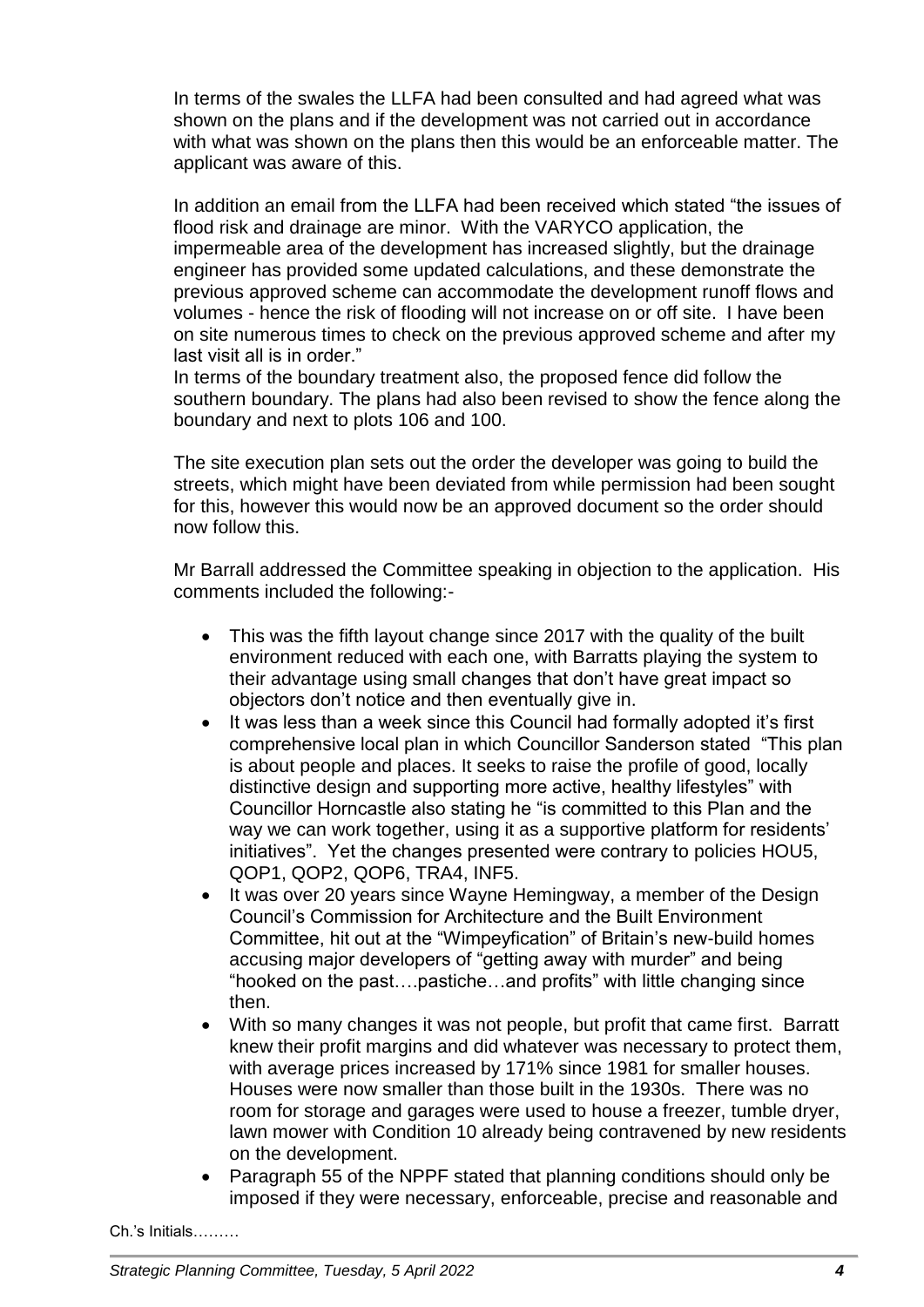experience on this site confirmed that on two points the conditions repeatedly failed.

- The original design and access statement stated "The.... Site has three designated areas of public open space….These areas … act as focal points within the wider scheme, with the Belvedere, in particular, lending unique character to the development, however this had disappeared along with the unique character to be replaced with a footpath between pastiche houses. The central area that provided a 'village green' effect was now relegated to another footpath link between a cul-de-sac and the circulating road and provided no useful recreational use. The southern entrance was only retained as it was already under construction and the houses around it sold.
- Barratt's state that open space had only decreased by 0.1ha when compared to a plan originally prepared in 2016, however the latest layout was part of a variation approved on 26 April 2021 which showed the amount of public open space to be confirmed. He disputed that the public open space had not substantially decreased. Adoptable highways had been reduced to be replaced by additional lengths of shared drives which were cheaper to build and became another homeowner's responsibility as part of compulsory management agreements.
- Car parking was a recurrent problem throughout New Hartley and visitor parking did not comply either with previous or current standards and individual on-plot parking was now less than for the same house type and therefore a two-tier reduced quality development was being provided.

Councillor Eastwood addressed the Committee speaking on behalf of Seaton Valley Community Council. His comments included the following:-

- The local community had significant concerns regarding the further amendments proposed.
- The Community Council considered that the two main planning issues were (1) the applicant had not demonstrated that there was evidence to support the proposed change in the mix of house sizes; and (2) the substantial adverse impact of the reduction in the level of open space on both the character of the area and amenity of residents.
- The only evidence submitted for the reduction in the number of 2-bedroom properties and increase in 3 and 4 bedroom properties was that market demand was for larger properties, rather than what was needed.
- Policy HOU5 was clear that development proposals should be assessed according to how well they contributed to meeting the needs and aspirations of those living in and seeking to move into Northumberland, and reflected national planning policy.
- It was acknowledged that the proposal did not result in a reduction in the level of affordable housing, however the provision of smaller market homes were needed within the parish, as identified by recent housing need survey information for New Hartley. If the application was approved the development would not contribute to meeting local needs, as required by Policy HOU5. The Strategic Housing Market Assessment (SHMA) highlighted the need for smaller open market housing in the south east of the County and the overall household size was projected to decrease and due to an aging population there was a need to provide homes for those looking to downsize.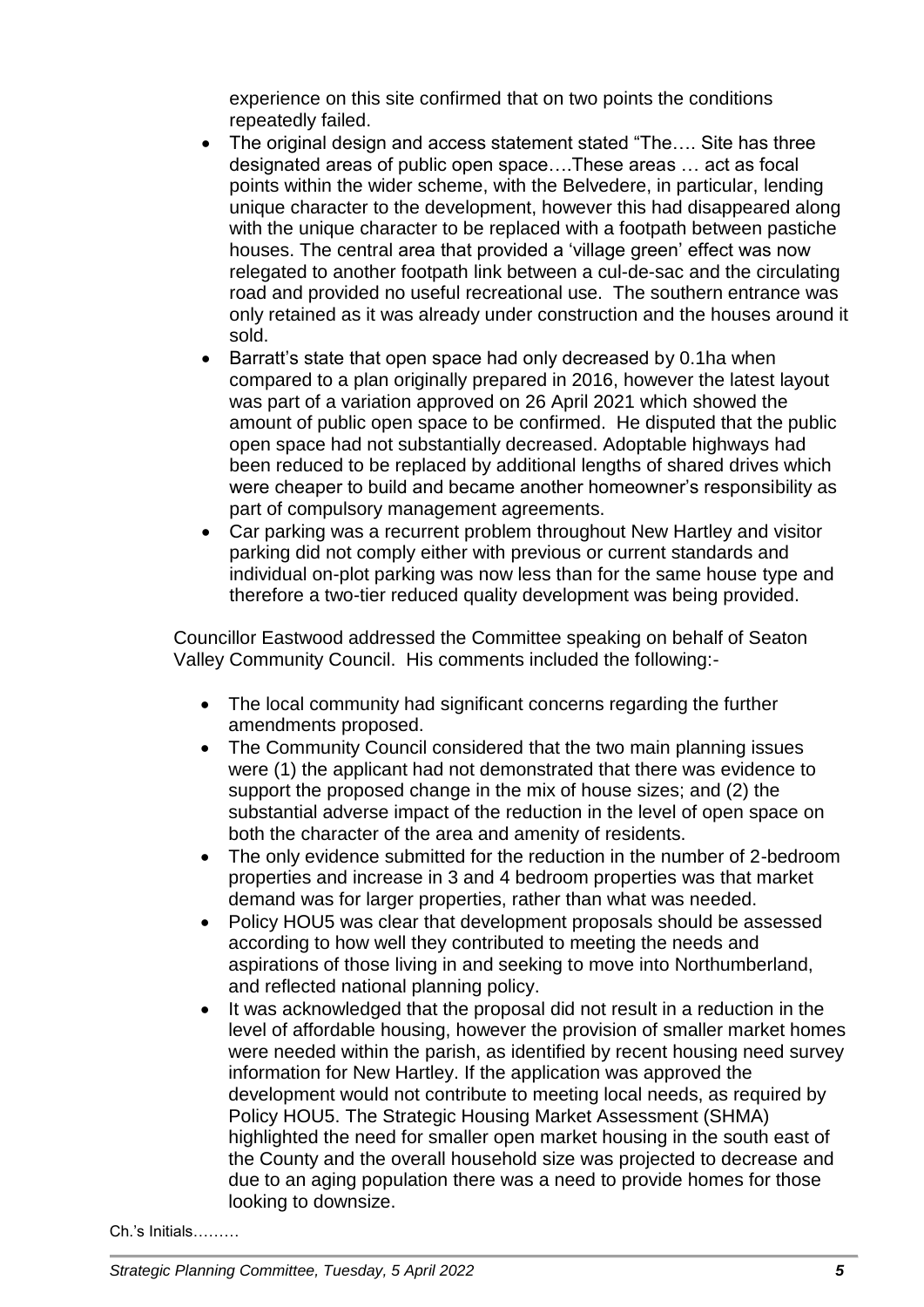- The increase in the size of the new homes would result in a reduction in both the quantity and quality of open space and the Neighbourhood Plan clearly illustrated the importance of open space to the character of the area and its value to the local community.
- Policy INF5 required open space provided as part of a new development to be of an appropriate standard and fit for purpose. Policy QOP1 required new development to support health and well-being and positive social interaction and Policy QOP4 required the incorporation of well-designed landscaping in new developments. The approved development included three important areas of open space in central parts of the site, one in the part already under construction with the other two now proposed to be reduced in size which would change their function and reduce the ability of new residents to access open spaces and would be contrary to the requirements of the aforementioned policies.
- The report highlighted that the applicant stated that there would only be a 0.01ha reduction in open space when compared with the original approval, however it must be acknowledged that the vast majority of the proposed open space lay within the area to the east of the Lysdon Burn which was not to be developed. It would have been more appropriate for consideration to have been given to the reduction of open space in the area of the site that was actually proposed for development.
- The Committee was urged to refuse the application in accordance with the detailed requirements of the newly adopted Local Plan.

A Ward addressed the Committee speaking in support of the application. Her comments included the following:-

- The original planning permission was granted in September 2017, although the application had been submitted in 2015. Since that time minor amendments had been made to house types, but overall the housing mix had remained unchanged.
- As works progressed on the first phase of the development with 29 homes now occupied, it was apparent that the local housing market had changed from 2015 when the scheme was originally designed. The impact on the Covid-19 pandemic had also had a significant influence.
- The demand for larger properties had never been higher with sales reflecting this. People were looking for larger homes with more space, partly fuelled by the time spent in homes over the last few years as well as prospective purchasers looking for additional space to allow for home working, eg someone previously looking for a 2 bed house as a minimum now required a 3 bed house.
- In responding to these new considerations, this application to vary conditions, proposed a replan of the next phase of development to include a small reduction in 2 bed homes of around 5% in favour of some additional 3 bed and 4 bed homes. The total number of houses remained unchanged at 285. The Council's Housing Department had been consulted on these proposals and had no objection to the revised housing mix.
- There were no changes proposed to the total number, size or tenure of the proposed affordable housing which remained at 43 units, and amounted to 15% on-site provision, 5% above the Local Plan policy requirements which was 10%.
- The change in site layout allowed a change to the housing mix but was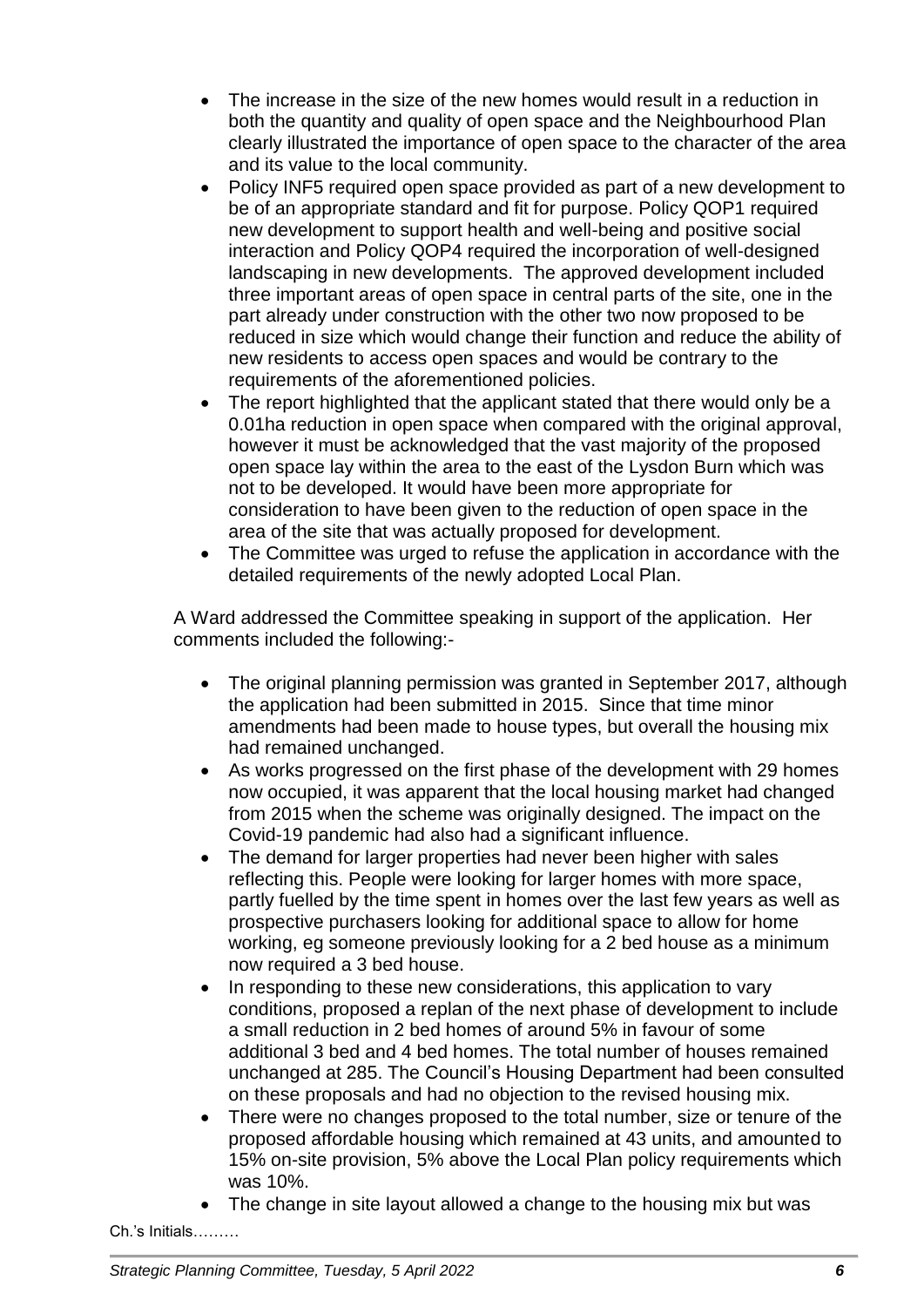also intended to enhance the outlook and usage of the open space available on the development with a greater number of dwellings having exposure to the open spaces.

- The quantity of open space compared to the approved scheme had not changed but Barratt were looking to improve the quality and useability of the open space. The conical mound had been removed from the design as it was no longer considered the most effective or practical use with the focus now on creating more usable and desirable open spaces with enhanced views over the Burn and wider Northumberland countryside. The open spaces would no longer bordered by roads and would be now contained by the houses creating safe spaces with natural surveillance.
- There would be a near continuous green corridor through the site with footpaths linking to the PROW and seating areas to support meaningful use of the open space. Updated landscaping plans had been submitted with improvements to the planting scheme both in terms of biodiversity gains and its recreational value over that which formed part of the approved scheme. This would include enhanced wildlife friendly landscape features and significantly there was now a play park proposed on the east edge of the site adjacent to the PROW with natural play facilities to encourage physical activity for a range of users.
- It was considered that the proposed variation of the housing mix and site layout in the second phase of the development would lead to a number of improvements. The housing mix would be more effective in meeting demand and the changes to the layout had allowed improvements to the structure of the development offering better interaction with green spaces.
- The scheme had been designed in consultation with the relevant technical teams at the Council and this was reflected in the consultee feedback. Officer support for the revised scheme was welcomed and Members were asked to approve the application in accordance with the recommendation.

In response to questions from Members of the Committee, the following information was provided:-

- There was no up to date housing needs assessment for this part of the County and in its absence Members could only look at the tabled design and if it was acceptable.
- All open land and play areas on new housing estates were maintained in the first instance by the Developer and then responsibility would transfer to another company paid for by levies on the residents. Maintenance of the areas rested with residents and if they were not happy with the service provided by the company appointed they could set up their own company to carry out this work.
- The original application had been decided by the Planning Inspectorate. Members were reminded that they needed to look at the application objectively. The level of open space to be provided was above the NLP requirements and a number of iterations to the layout of the scheme had already been approved. If the application had been a new application negotiations would be undertaken to reach agreement on the level of open space and affordable housing and could also potentially look at a different layout. However, this was for an amendment to a scheme which had already been approved and negotiations undertaken to achieve the best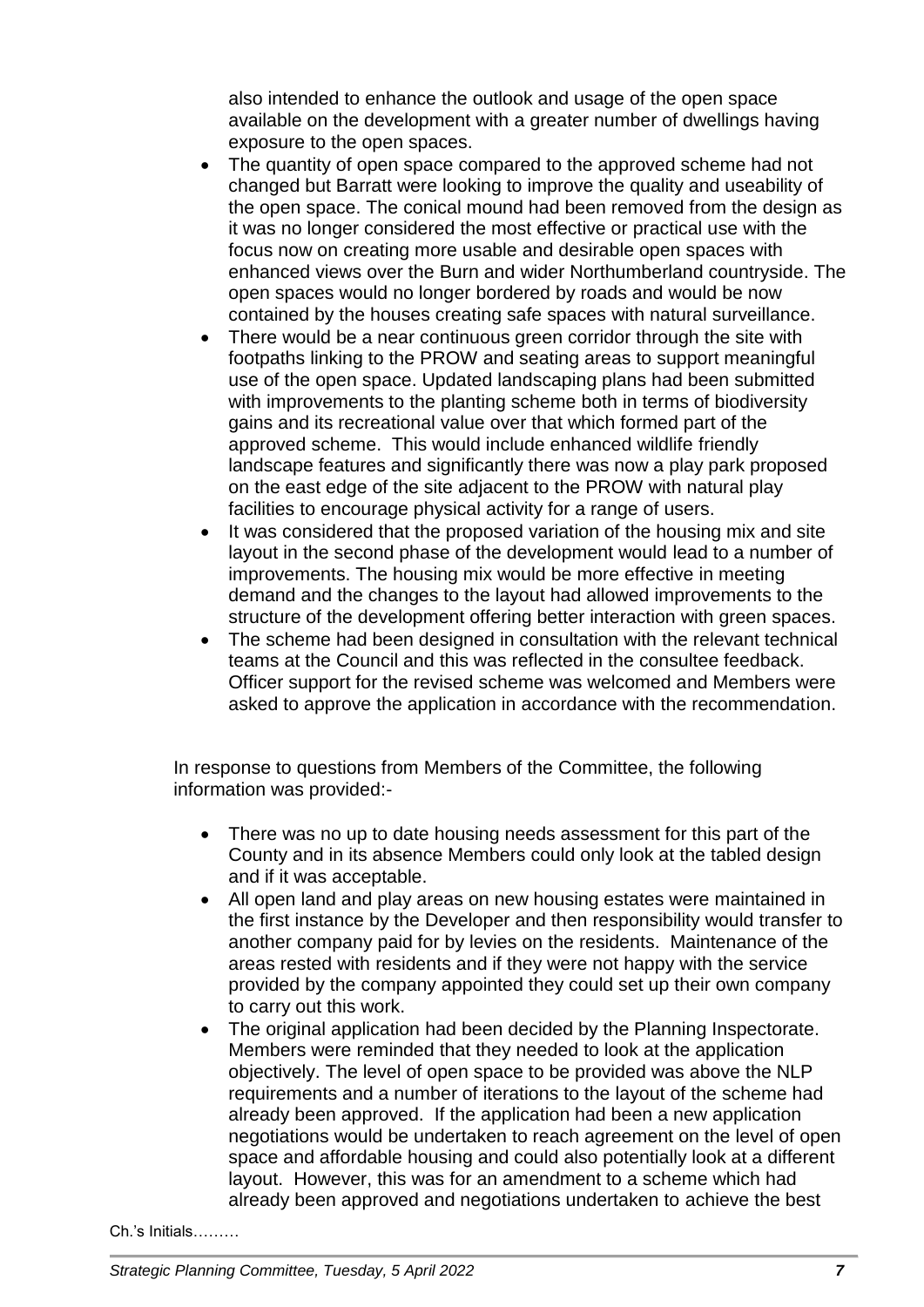quality outcome on the development which was above requirements of the NPL in terms of open space and affordable housing. The tabled scheme was acceptable and whilst the number of visitor parking spaces did not meet the new requirements it was not in a location where there was a significant parking problem. There were no reasons for refusal of the application as it was sustainable and the headline measures exceeded those required by the NLP.

- S106 requests must be reasonable and be sums requested on the basis of evidence. Whilst the new development would cause increased pressure on services such as health and education, there was a need to demonstrate operational stress and provide evidence.
- The sizes and plots had been changed to accommodate the larger type properties and the Officer had also looked at individual plots which had resulted in some further changes proposed to address privacy issues.
- There would be no increase in visitor spaces for the larger properties, however there would be increased parking on individual plots. With the increased parking on plots Officers were satisfied that the level of visitor parking was acceptable and reasonable.
- Ecology were satisfied with the revised landscaping proposals and had no objection to the application.
- The swales had been identified on previous plans and these were not changing, they were not included as public open space, however they would not have water in them at all times and were sometimes used as an amenity space.
- The level of affordable housing was not to be renegotiated as it was above that which was required in the NLP. Information provided for the reason for the change in house types could not be disputed, but was probably based on the latest evidence and it was usual for the mix of house types on developments to change and evolve over time. Members needed to consider if the end product would be acceptable in planning terms.
- The affordable housing team stated that the application met current requirements and the offer was reasonable.
- There had been a change in Building Regulations which now required new developments to provide electric vehicle charging points.

Councillor Hutchinson proposed acceptance of the recommendation as outlined in the report to approve the application with the amended conditions as above, which was seconded by Councillor Stewart.

In debating the application some Members expressed their disappointment that no additional funding would be provided for education or health care as they considered that the changes to the house types would also increase the number of residents. Other Members advised that whilst they had listened to the objector and Parish Council, they could find no planning reasons to refuse the minor amendments and would support the application.

Councillor Hill left the meeting during the debate and therefore did not take part in the vote.

A vote was taken on the proposal to grant permission subject to the conditions as outlined in the report and amended above and subject to the completion of a section 106 Agreement Deed of Variation requiring a Coastal Mitigation